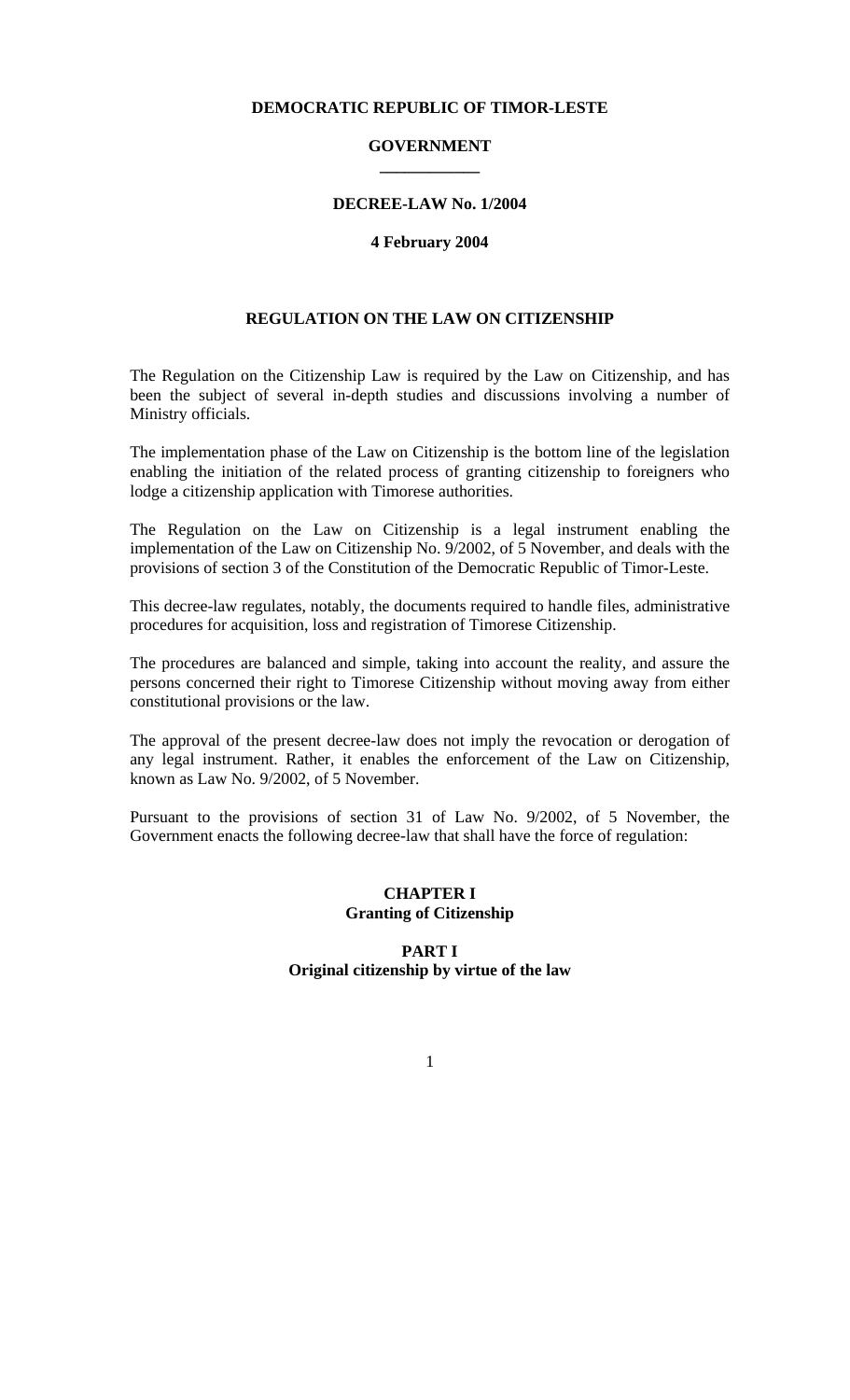### **Section 1 Original citizenship**

- 1. Entitled to Timorese citizenship is every individual born in Timorese territory:
	- (a) to a parent born in Timor-Leste, in whose birth record is mentioned the Timorese citizenship of either of his or her parents;
	- (b) in whose birth record is mentioned his or her parents' unknown citizenship, no mention is made of his or her parentage or the proof of his or her statelessness is mentioned;
	- (c) to a foreign parent, who, after turning 17 years old, declares his or her intention of becoming a Timorese citizen.

2. Every individual born in a foreign territory, whose birth record specifically mentions that either of his or her parents is a Timorese citizen, is entitled to Timorese citizenship.

#### **Section 2 Contents of a birth record**

1. The record of a birth occurred in Timorese territory shall mention the place of birth and citizenship of the registered person's parents, be they Timorese citizens or not, or that their citizenship is unknown.

2. Applicants shall exhibit a supporting document in connection with a mention made under the terms of subsection (1) above.

3. In the record of a birth occurred in Timor-Leste, of a person born to a foreign parent who is working for the State to which s/he belongs, the special status of such parent shall be mentioned as an identifying element of the registered person.

4. Unless the registered person is identified as a child of a diplomatic or consular career official accredited to the Timorese Government, the applicant shall exhibit a document issued by the respective diplomatic or consular services and certified by the Ministry of Foreign Affairs and Cooperation, proving that either parent of the registered person was in Timor-Leste working for his or her State when the registered person was born.

### **Section 3 Parentage process**

1. The act or process of determining the parentage of a foreigner born in Timorese territory shall be handled with proof of Timorese citizenship of either parent.

2. The ruling or act in which parentage is determined and the notice of entry into the birth record shall mention the citizenship of the Timorese parent.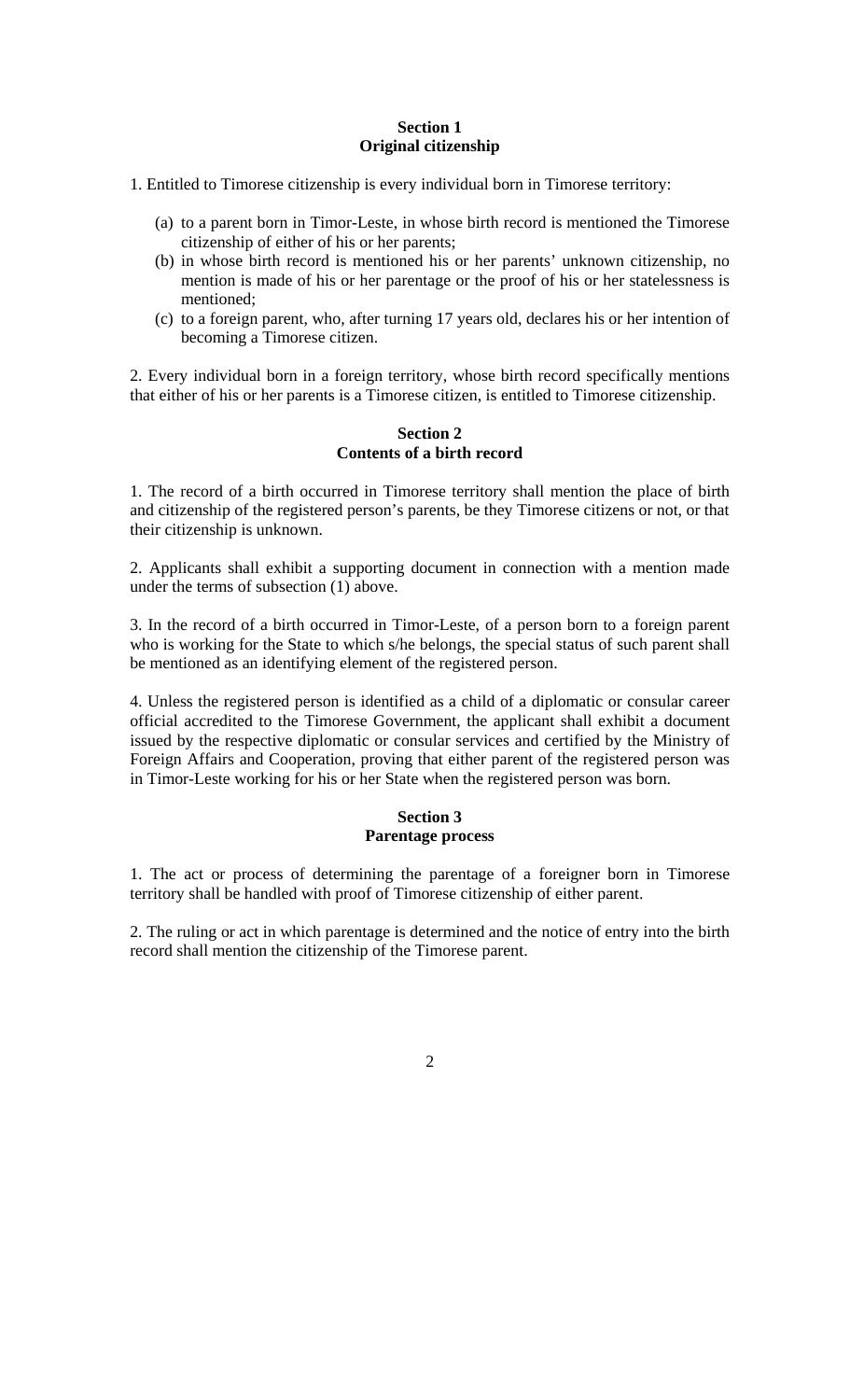3. The mention referred to in subsection (2) above shall also be made, as an identifying element of the registered person, in the entry of determination of parentage to be written in the margin of the birth record.

### **Section 4 Birth record of a stateless person**

1. In the records of births occurred in Timor-Leste, of individuals who prove to have no other citizenship, such a circumstance shall be specifically mentioned, as an identifying element of the registered person, through an entry authorized under the terms of subsection (2) below.

2. Once proof of statelessness has been established, the civil registry official shall forward it along with information on its merit, accompanied by the respective birth record, to the Registrar General, who shall authorise or refuse the entry thereof, and may determine the complementary action deemed necessary to be taken prior to authorization or refusal.

### **Section 5 Birth records of Timorese born overseas**

1. In the records of births occurred overseas, of children born to a Timorese parent working for the Timorese State, special mention of such a circumstance shall be made as an identifying element of the registered person.

2. The declarant shall exhibit a document proving the Timorese citizenship of either of his or her parents.

3. The exhibition of such a document is not required where the parent is identified in the record, through a specific mention, as a diplomatic or consular official from Timor-Leste, or where the respective civil registry official is officially aware, and this shall be mentioned under the same terms, that the parent was overseas working for the Timorese State.

#### **PART II Original citizenship by virtue of will**

## **Section 6 Declaration of citizenship**

1. A child born overseas to a Timorese parent, who wishes to be granted Timorese citizenship, shall have his or her birth recorded in the Timorese civil registry, through a declaration filed by himself of herself, if s/he is legally able to do so, or by his or her legal representative, if s/he is legally unable to do so.

2. The declaration or registration application shall be filed with proof of Timorese citizenship of either parent.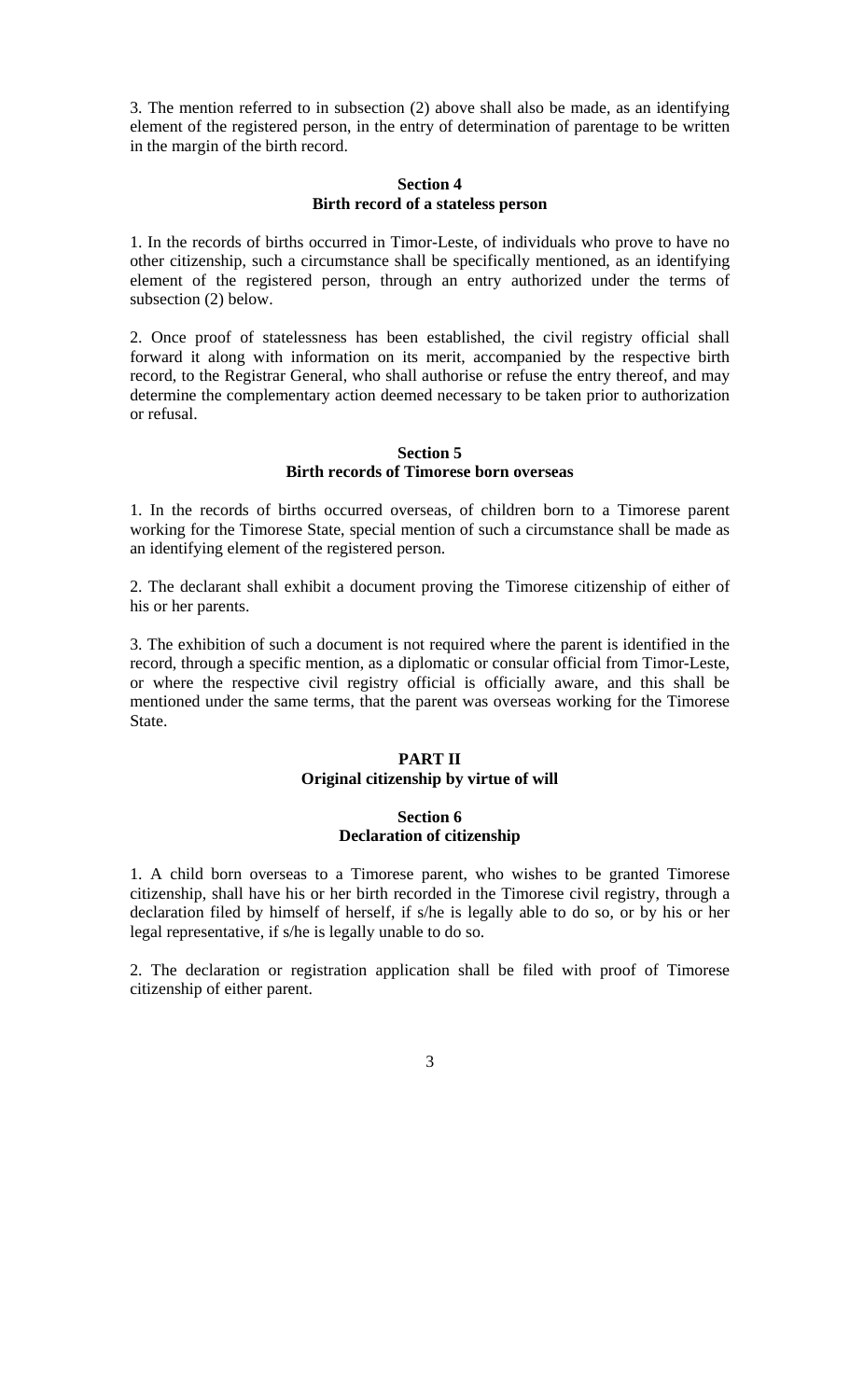### **Section 7 Declaration of citizenship**

1. Every individual born in Timorese territory to foreign parents shall declare whether s/he wants to be a Timorese citizen, after s/he has turned 17 years old.

2. The declaration shall be filed together with the birth certificate of the person concerned and a document issued by the competent service, thereby proving the circumstances relating to his or foreign parents, as referred to in subsection (1) above.

3. The service referred to in subsection (2) above may issue the supporting document on the basis of the documents existing on its files or of an investigative process organised for that purpose.

# **CHAPTER II Acquisition of citizenship**

# **PART I**

# **Acquisition of citizenship by virtue of will**

# **Section 8 Acquisition of citizenship by the will of the parents**

1. Where either of the parents who has acquired Timorese citizenship wishes his or her underage children to also acquire Timorese citizenship, s/he shall declare his or her intention.

2. The registration of acquisition of citizenship by either parent shall be indicated in the written declaration made by the parents.

3. Whoever acquires citizenship by virtue of the provisions of subsections (1) and (2) above may, upon reaching the age of majority, change his or her citizenship, if s/he so wishes.

## **Section 9 Acquisition of citizenship through marriage**

1. A foreigner married to a Timorese national, who wishes to acquire Timorese citizenship, shall file a citizenship application with the Minister of Justice.

2. The applicant's birth certificate, as well as proof of citizenship of his or her Timorese spouse, shall be attached to the application to be addressed to the Minister of Justice, and filed with the National Directorate of Registries and Notarial Services.

3. The application shall be filed with the following documents attached: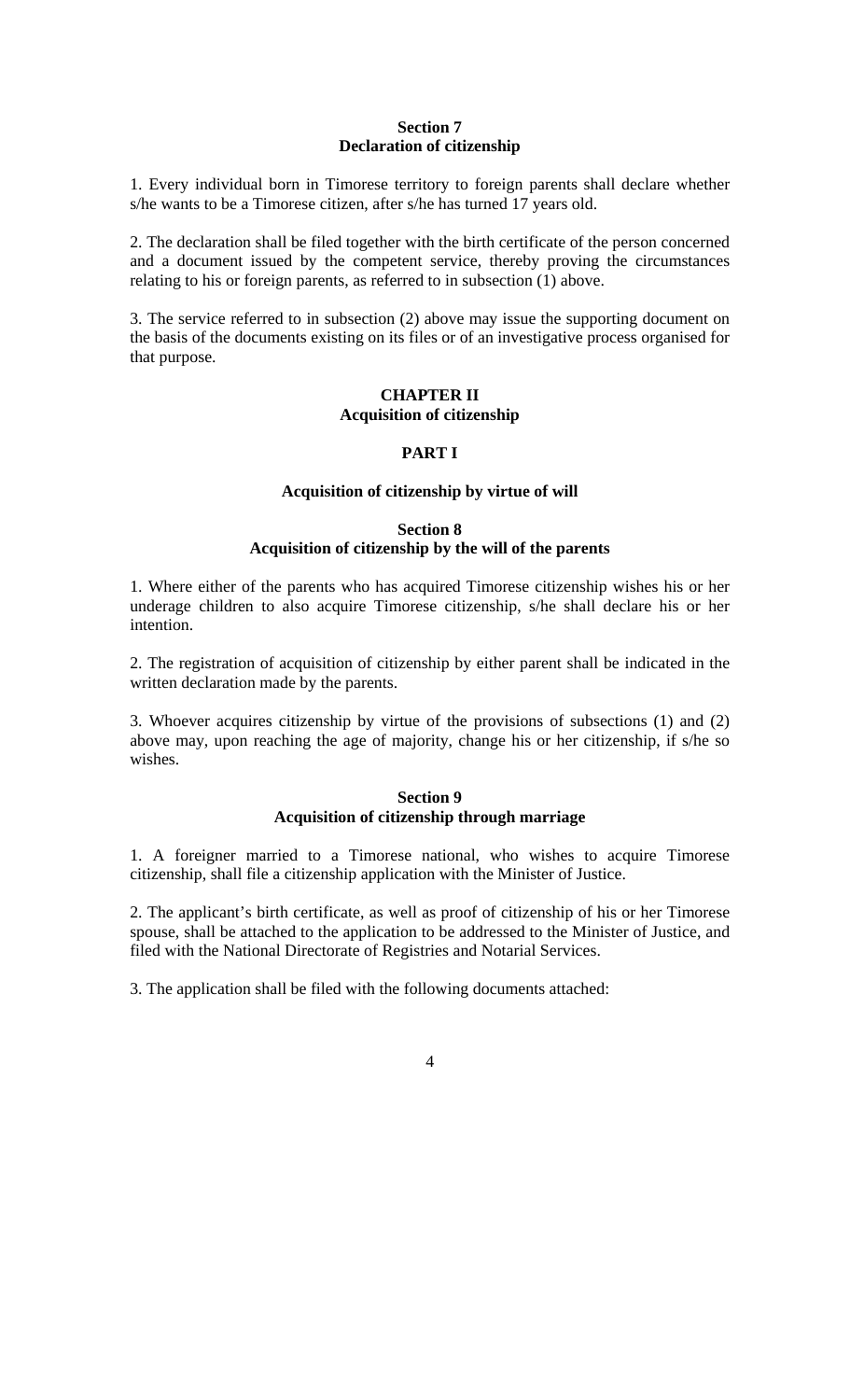- (a) Birth certificate of the Timorese spouse;
- (b) Marriage certificate, which shall be legalized by the relevant consular authority, where marriage was contracted overseas;
- (c) A valid residency card, issued by the competent national authority;
- (d) A document proving that the applicant has the knowledge of either of the official languages of Timor-Leste, issued by an entity recognized by the Ministry of Justice;

4. The loss of citizenship, as referred to in subsection 11.2 of the Law on Citizenship, is proved by the production of a written declaration from the foreign State or a copy of the law of that State, duly translated into either of the official languages of Timor-Leste.

5. Sections 12 and 13 shall apply, mutatis mutandis, in regard to the procedures to be adopted.

#### **PART II Acquisition of citizenship through adoption**

#### **Section 10 Acquisition of Timorese citizenship by mere virtue of the law.**

Every individual in whose birth record is mentioned that s/he has been fully adopted by a Timorese national is presumed to have acquired Timorese citizenship, provided that there is no subsequent mention that, under the terms of the law, is in conflict with such presumption.

### **Section 11 Proof of Timorese citizenship by the adopter**

1. A request for full adoption of a foreigner by a Timorese national shall be lodged together with proof of Timorese citizenship by the adopter, and mention of this citizenship shall be made in the ruling or act in which adoptive parentage is determined, as well as in the notice for entry of adoptive parentage into the birth record.

2. The mention referred to in subsection (1) above shall also be made, as an identifying element of the registered person, in the entry of adoption to be written in the margin of the birth record.

3. The provisions of the preceding subsections shall apply, mutatis mutandis, to the conversion of restricted adoption into full adoption.

### **PART III Acquisition of citizenship through naturalisation**

# **Section 12 Naturalisation**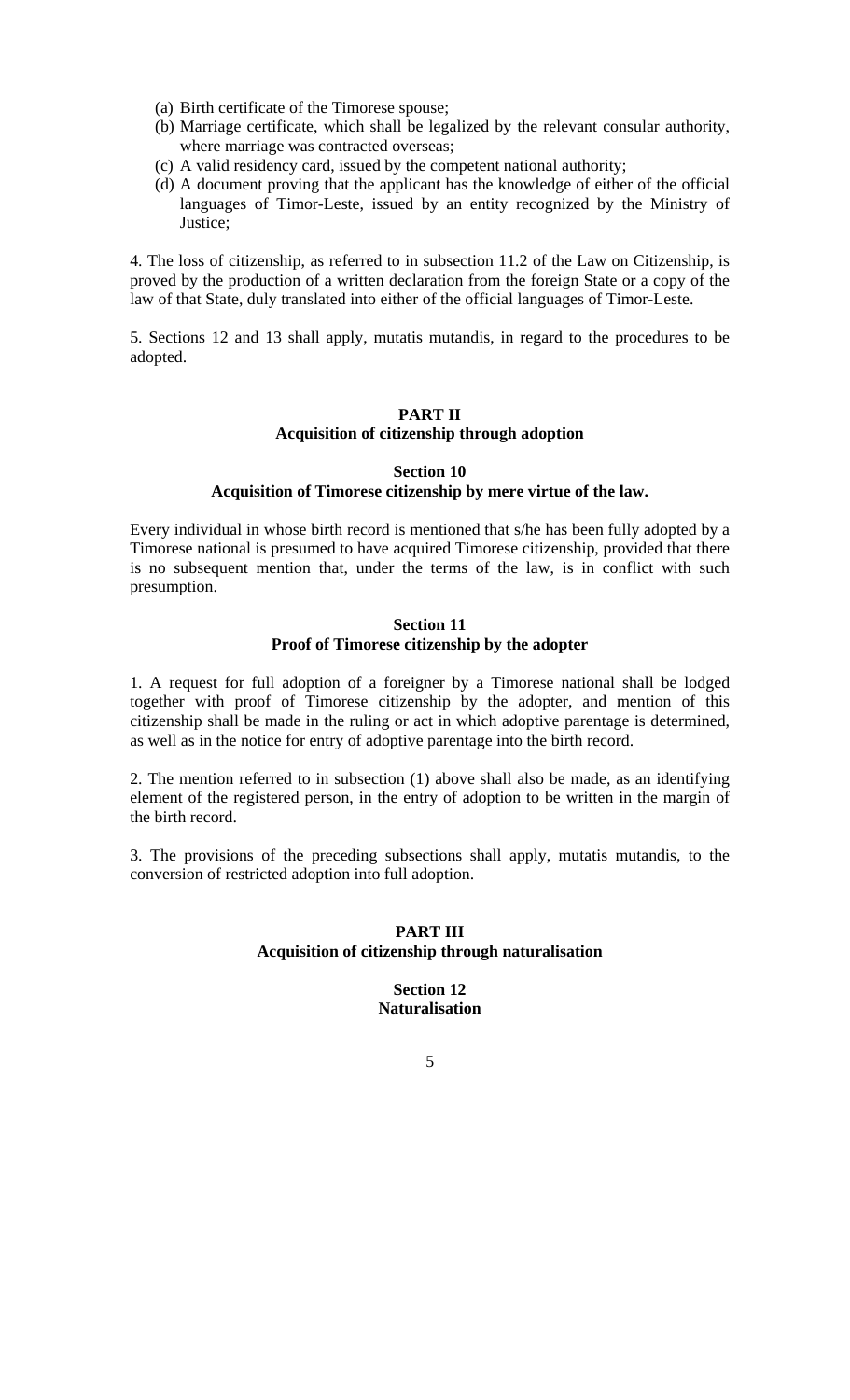1. A foreigner seeking Timorese citizenship through naturalisation shall apply to the Minister of Justice.

2. The application shall bear the signature of the person concerned, made in the presence of, and certified by, a notary. The application shall subsequently be filed with the competent service of the National Directorate of Registries and Notarial Services and shall contain the full name, date of birth, marital status, place of birth, name of the parents, citizenship, current area of residency and, where applicable, the previous area of residency, occupation and the grounds on which s/he is applying for naturalisation.

3. An application shall be filed with the following documents attached:

- (a) birth certificate, duly legalized by the competent authorities from the place of origin of the certificate, and translated, if need be;
- (b) valid residency card, issued by the competent authority in the country;
- (c) document proving the applicant's entry into, and stay in, Timor-Leste;
- (d) document proving that the applicant has the knowledge of either of the official languages of Timor-Leste, issued by the Ministry of Education, Culture, Youth and Sports;
- (e) document proving his or her integration into Timorese society, issued by any of the existing community associations, notably, social clubs or cultural centres;
- (f) proof of means of subsistence;
- (g) document proving his or knowledge of Timorese history and culture, issued by the Ministry of Education, Culture, Youth and Sports;
- (h) updated criminal record certificate from the country of origin, duly legalized and translated, and updated criminal record certificate from Timor-Leste;

4. The Ministry of Education, Culture, Youth and Sports and the Ministry of Justice shall establish by joint ministerial order the procedures concerning paragraphs (d) and (g) of subsection (3) above.

### **Section 13 Procedures**

1. Once the application has been processed by an official appointed to that effect by the National Directorate of Registries and Notarial Services, the file shall be forwarded, with all the required enclosures, to the Director of the aforementioned services, within eight days.

2. Upon receipt of the file, the Director shall summarily verify, within ten days, the correctness thereof and shall make a substantiated, written decision as to the adequacy or inadequacy of such an application, affixing the date thereto.

3. In case of inadequacy in the application, the Director shall serve a notice to the applicant within the three subsequent workdays.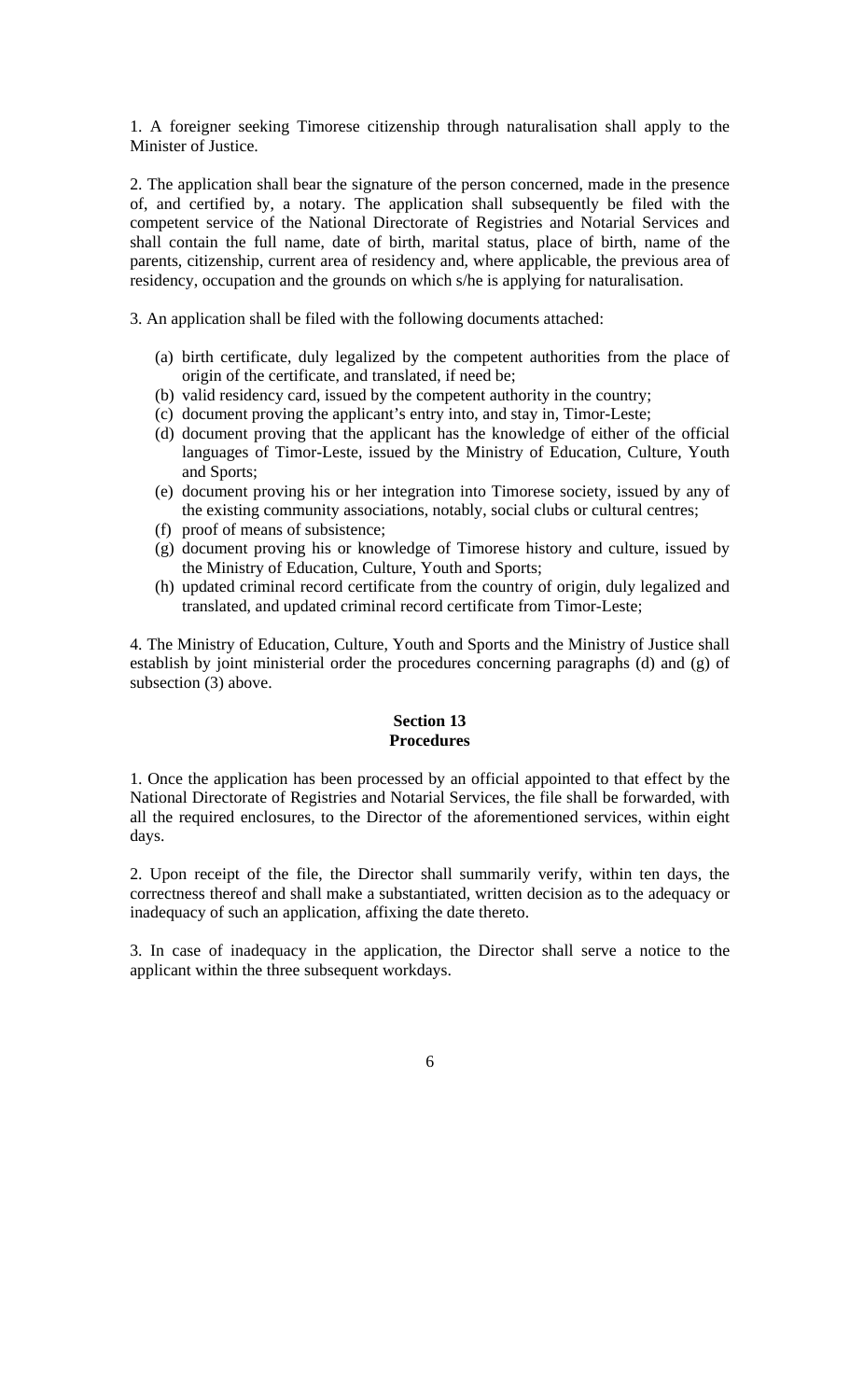4. The applicant shall collect the missing elements, provide information or take any other action required within 30 days from the date of receipt of the notice, except in case of just impediment. Failure to do so shall cause the dismissal of the application.

5. The National Director of Registries and Notarial Services shall, within eight days from the date on which the task of attaching the required documents to the application is deemed complete, order the posting of public notices on such application at the entrance of the Ministry of Justice building and at the entrance of the District Administration building in the area of residency of the applicant and the publication of notices twice, at an interval of eight consecutive days, in a widely-circulated newspaper, at the expense of the applicant.

6. The National Director of Registries and Notarial Services shall forward to the Public Prosecution Service, within three days from the date of the second publication, the whole file, including the original copies of the notices.

7. Upon receipt of the file, and once information from the National Police of Timor-Leste and from the Information Services has been gathered, the Public Prosecution Service issues its opinion under the terms of the provisions of sections 16 and 17 of Law No. 9/2002, of 5 November, forwarding the whole file to the Minister of Justice.

8. Upon receipt of the file, the Minister of Justice decides within 30 days.

### **Section 14 Decision on the proceeding**

1. The decision on the proceeding entails:

- (a) in the event of a favourable decision from the Minister of Justice in line with the opinion issued by the Public Prosecution Service, the citizenship applied for is acknowledged, and its entry in the Citizenship Register ordered;
- (b) in the event of a decision from the Minister of Justice denying the granting of citizenship, in line with the opinion from the Public Prosecution Service, the person concerned may appeal against such a decision to the Supreme Court of Justice, within thirty days from the date on which the notice has been handdelivered to the former;
- (c) in the event of discrepancy between the Minister's decision and that of the Public Prosecution Service, the latter shall appeal to the Supreme Court of Justice within thirty days.

2. The appeal shall be processed in accordance with the general terms of the civil procedure.

### **PART IV Naturalisation by high and relevant services**

## **Section 15**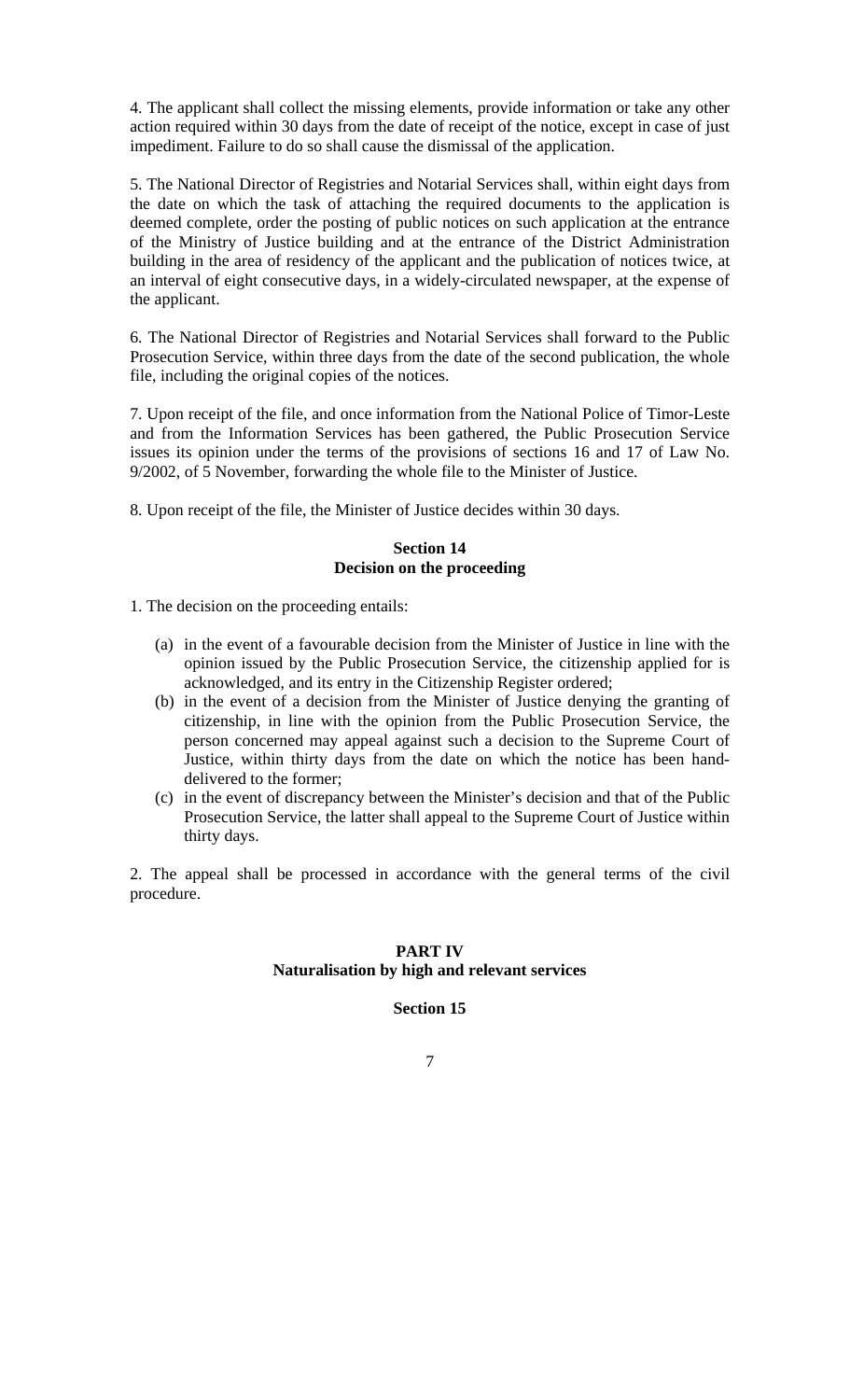## **Naturalisation by high and relevant services**

The granting of Timorese citizenship by the National Parliament, under the terms of section 13 of Law No. 9/2002, of 5 November, is subject to registration in the National Directorate of Registries and Notarial Services.

### **CHAPTER III Loss of citizenship**

## **PART I Loss of citizenship**

## **Section 16 Loss of citizenship**

1. A person voluntarily loses his or her Timorese citizenship who:

- (a) having acquired citizenship of another State, expresses his or her intent to cease to be a Timorese citizen;
- (b) having been born overseas to a foreign parent, expresses his or her intent to waive his or her Timorese citizenship;

2. A person who has lost his or her Timorese citizenship under the terms of the paragraphs of subsection (1) above shall:

- (a) make a declaration expressing his or her intent to cease to be a Timorese citizen;
- (b) exhibit a certificate or document proving the acquisition of citizenship of another country;
- (c) The National Directorate of Registries and Notarial Services enters such intent in the loss of citizenship register.

### **Section 17 Loss of citizenship procedures**

1. Having become aware, by any means, of any of the situations provided for in subsection 14.2 of Law 9/2003, of 5 November, the Public Prosecution Service lodges with the Ministry of Justice an application for loss of citizenship acquired through naturalisation.

2. Upon receipt of the loss of citizenship application, the Ministry of Justice informs the citizen, through a hand-delivered notice, of the need to adduce evidence for his or her defence within thirty days.

3. Upon expiry of the deadline established in subsection (2) above, the Ministry of Justice makes a decision, informing the Public Prosecution Service of such a decision and personally notifying the person concerned of the decision.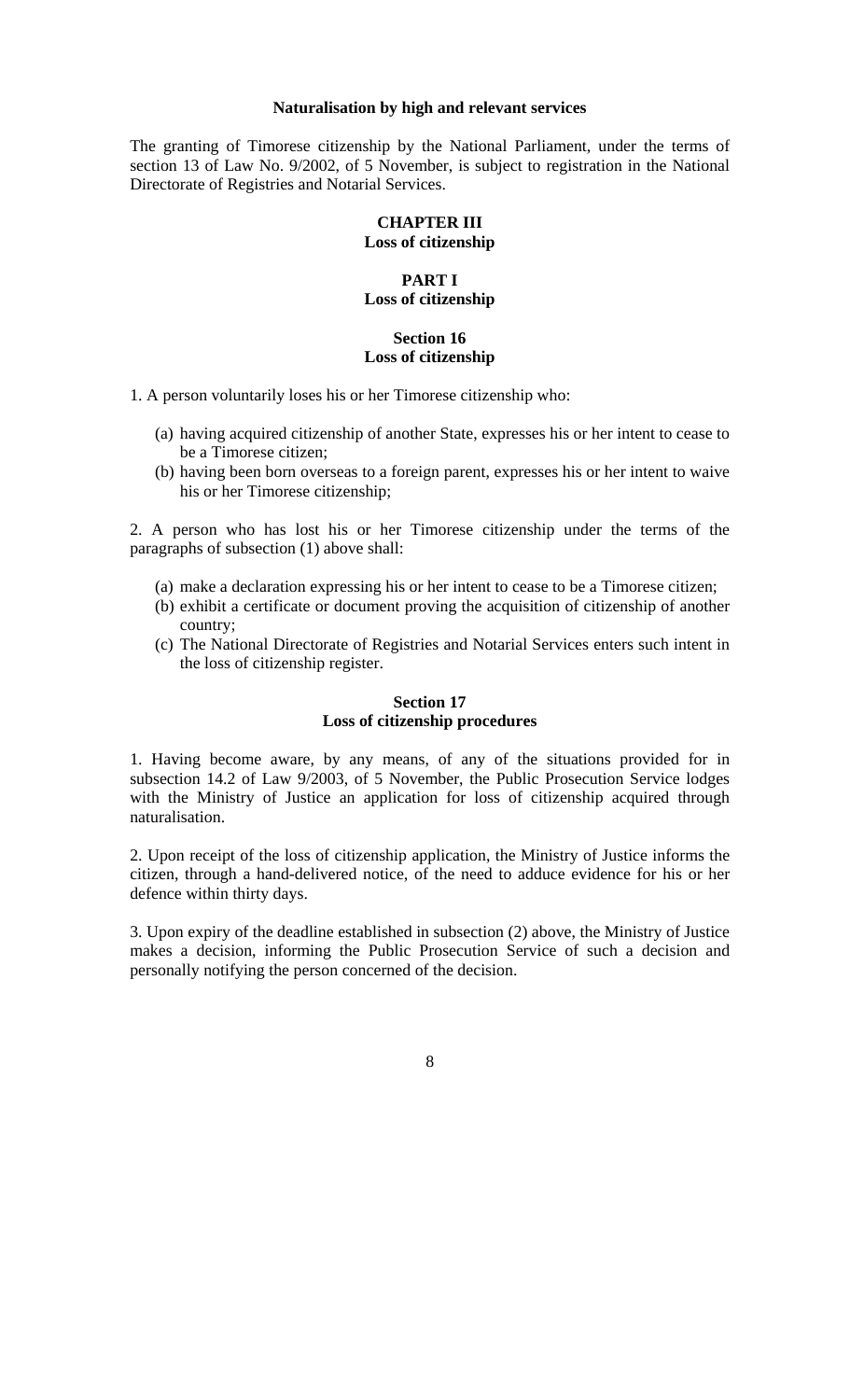4. Where the Ministry of Justice decides against the loss of citizenship application lodged by the Public Prosecution Service, the latter shall appeal to the Supreme Court of Justice within thirty days.

5. Where the Ministry of Justice decides in favour of the loss of citizenship application, the person concerned may appeal to the Supreme Court of Justice within thirty days.

6. Such an appeal shall be processed in accordance with the general provisions of the civil procedure.

7. Where the ruling on the appeal is in favour of loss of citizenship, the Ministry of Justice reports the fact to the Registry for record purposes.

### **PART II Reacquisition of citizenship**

## **Section 18 Reacquisition of citizenship**

1. A person who has lost his or her Timorese citizenship by virtue of a statement of intention made by his or her parents at his or her minority age, and now wishes to reacquire it, shall, if legally able to do so, file an application in this respect, proving that s/he is a resident of Timor-Leste for at least one year.

2. A person who has voluntarily acquired foreign citizenship and expressed his or her intention of ceasing to be a Timorese citizen, and now wishes to reacquire his or her Timorese citizenship, shall file an application in this respect, proving that s/he is a resident of Timor-Leste for at least five years.

3. An underage child born overseas to Timorese nationals and, as a result, has also another citizenship, and, upon reaching the age of majority, has expressed his or her intention of ceasing to be a Timorese citizen, shall, if s/he so wishes, apply for reacquisition of his or her Timorese citizenship, proving that s/he is a resident of Timor-Leste for at least five years.

### **Section 19 Procedure**

The procedure for reacquisition of Timorese citizenship shall follow the terms set out in sections 13 and 14 of the present decree-law.

# **CHAPTER IV Registration of citizenship**

## **Section 20 Registers**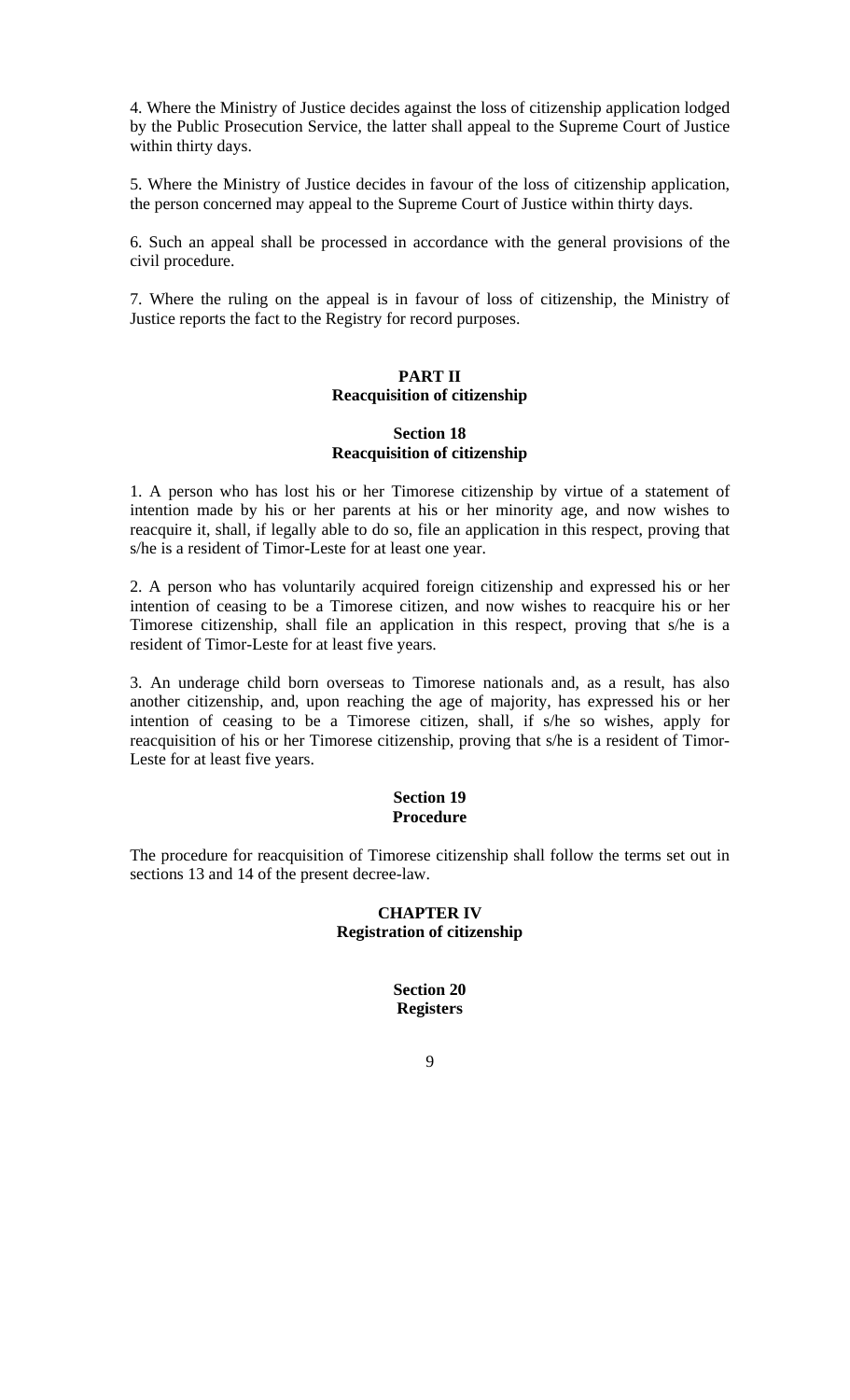1. There shall be in the National Directorate of Registries and Notarial Services a yearly citizenship register that may be split into others, as needed by the service.

2. Registration of citizenship may be undertaken in electronic form.

# **Section 21 Register Contents**

1. In the citizenship register are entered, through separate registration, all facts determining the granting, acquisition, loss or reacquisition of Timorese citizenship.

2. Excepted from subsection (1) above is the granting of citizenship through registration of birth in the Timorese civil registry, and the acquisition of citizenship through adoption, by mere virtue of the law.

### **Section 22 Transcription of records**

1. Citizenship records are entered through transcription, without the intervention of the person concerned, and signed by the registrar.

2. Records shall have a yearly serial number, the numbering thereof beginning on 1 January.

#### **Section 23 Register contents**

1. The text of the records shall contain:

- (a) the serial number, day, month and year in which they are entered, as well as the designation of the office;
- (b) full name, date of birth, parentage, place of birth and previous citizenship of the person concerned, if known;
- (c) number and year of the birth record of the person concerned, and indication of the office where it can be found, where entered in the Timorese civil registry;
- (d) the registered fact, its legal ground and its effects;
- (e) the rank of the attesting official and his or her signature;

2. Citizenship records shall indicate the nature and date of the document based on which they have been entered.

### **Section 24 Entries into birth records**

1. A registration of citizenship shall always be entered in the birth record of the person concerned.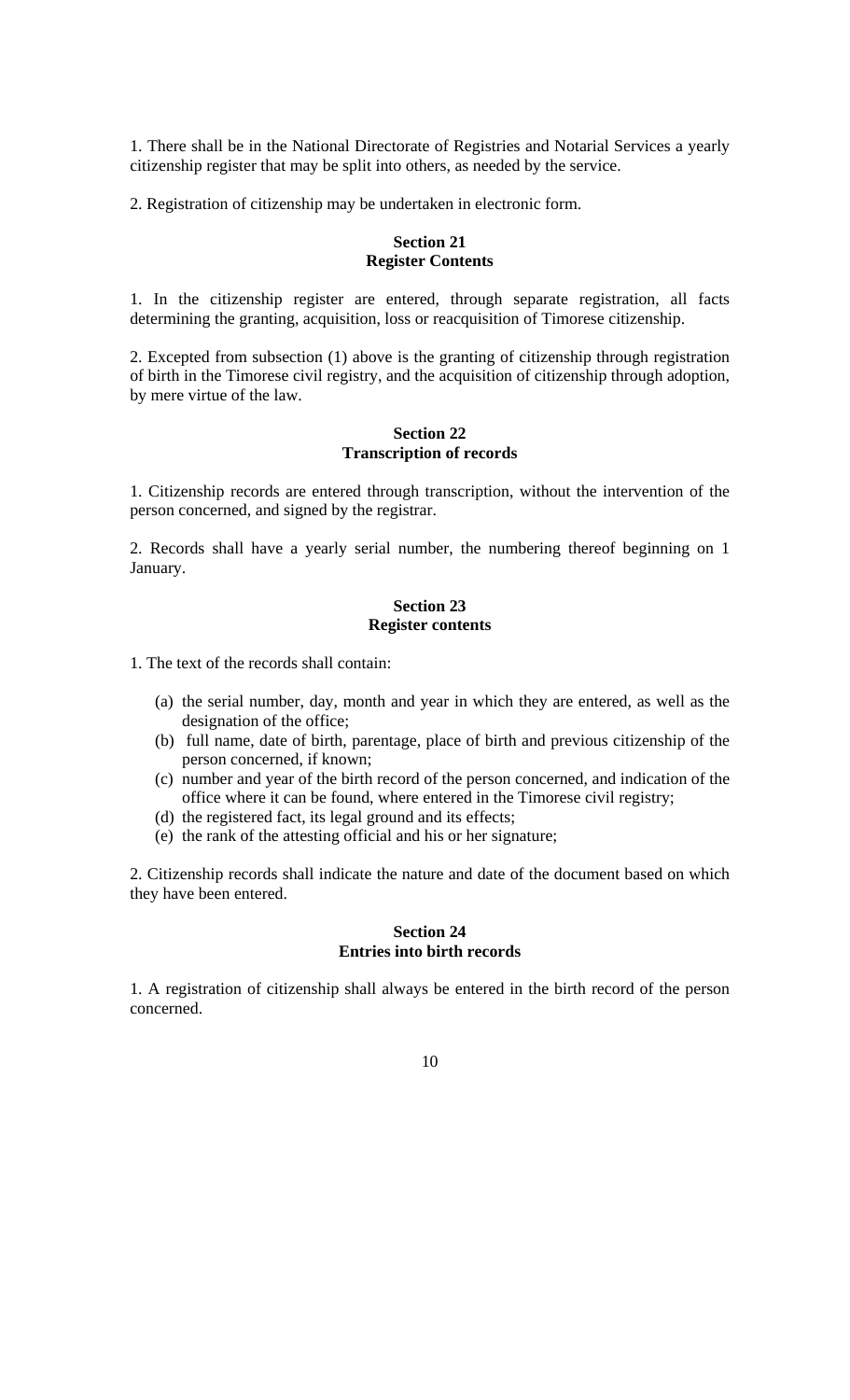2. The registration of the facts referred to in subsection 18.1 of Law No. 9/2002, of 5 November, is done at the request of the person concerned.

### **Section 25 Subsidiary legislation**

1. The legal provisions relating to civil registration are applicable, mutatis mutandis, to the registration of citizenship, provided that they are not contrary to the nature of the registration of citizenship and to the special provisions of the present decree-law.

2. It is incumbent upon the Registrar General, without prejudice to the provision of the subsection below:

- (a) to declare the legal non-existence of a registration of citizenship arising from the lack of the signature of the official who was to sign it, and to cancel it;
- (b) to rectify any registration irregularities, provided that these are not grounded in doubts about the registered citizenship.

3. The declaration of non-existence of a registration, except for the case referred to in subsection (2) above, and that of its nullity, shall be incumbent upon the Supreme Court of Justice, which shall determine the cancellation thereof.

4. It is also incumbent upon the Supreme Court of Justice to declare the nullity of a registration of birth and to order the cancellation thereof, whenever a ruling of nullity depends on the citizenship issue of the registered person.

# **Section 26 Suspension of a registration**

Where a registration of citizenship has been applied for, or is to be entered, and the action that underpins the validity of the fact that constitutes the ground for granting citizenship is pending, the entry of that registration shall be suspended, until exhibition of a certificate of the final court decision.

# **CHAPTER V Common provisions**

## **Section 27 Declaration of citizenship**

1. A declaration of citizenship may be made before a diplomatic or consular agent in the area of residency of the person concerned, where the latter resides overseas, and is unofficially registered on the basis of the required documents, which are forwarded to the Central Registry for that purpose.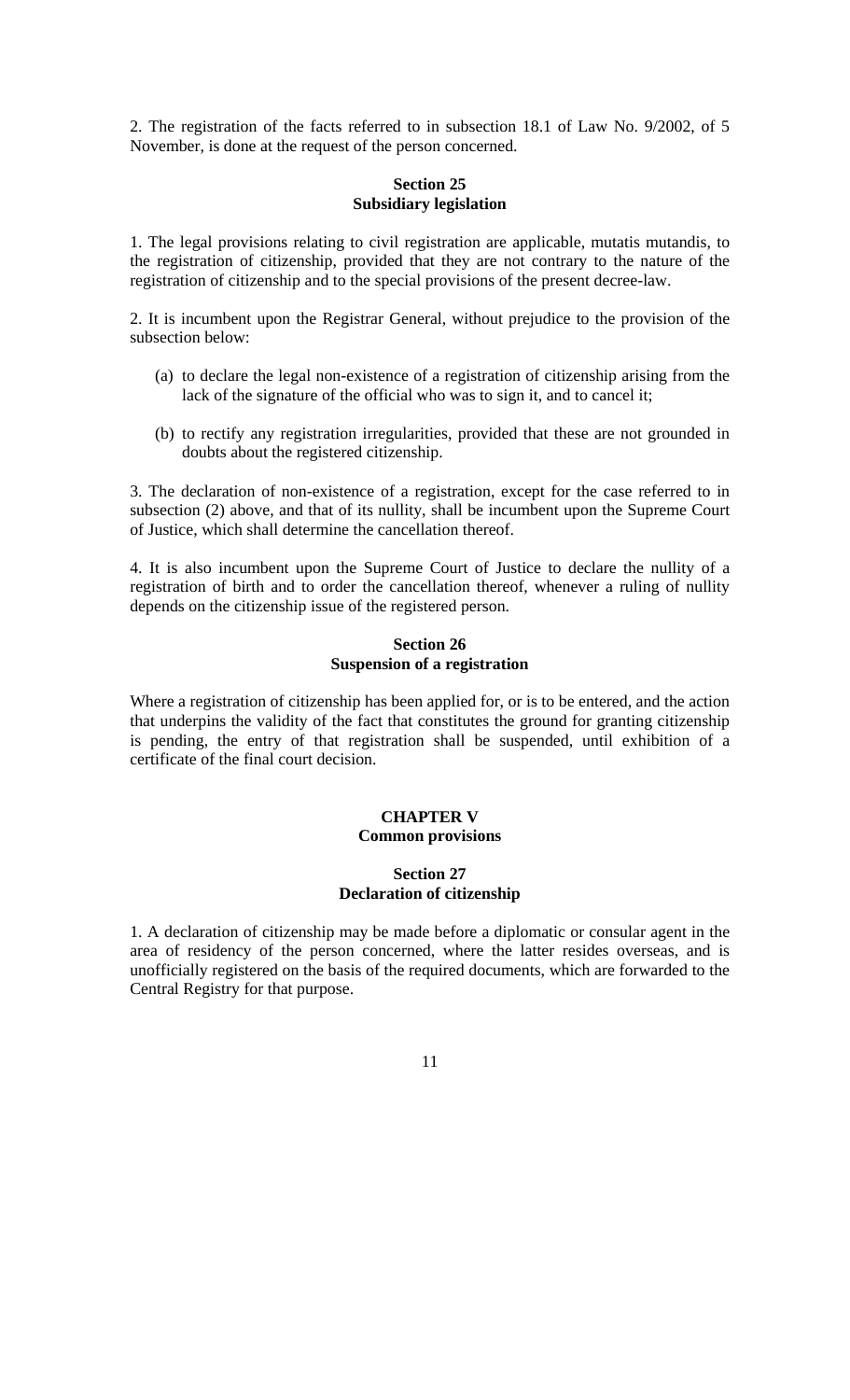2. The declaration referred to in subsection (1) above is made by the person concerned, by himself or herself or by a competent attorney, where the former is legally able to do so, or by his or her legal representative, where s/he is legally unable to do so.

### **Section 28 Contents of a registration**

1. A registration of citizenship that is not intended for recording a birth shall include:

- (a) date and place at which it was entered;
- (b) full name and capacity of the attesting official;
- (c) full name, age, marital status, occupation, place of birth, parentage, habitual residency and citizenship, if other than Timorese, of the person concerned;
- (d) number and year of the birth record of the person concerned and indication of the office where it can be found, if entered in the Timorese civil registry;
- (e) full name and habitual residency of the attorney, where applicable, or of the legal representative of the person concerned, where the latter is legally disabled;
- (f) mention of the manner in which the identity of the declarant was checked;
- (g) the facts declared, the purpose of the application and the respective registration request;
- (h) the applicant's signature, where s/he is able and knows how to sign, and that of the aforementioned official;

2. A declaration intended for recording a birth shall only meet the requirements established by the laws of the Civil Registry.

### **Section 29 Identity of the applicant**

- 1. The applicant's identity may be checked:
	- (a) by the personal knowledge of the applicant that the official before whom the declaration is made has;
	- (b) by exhibition of the applicant's identity card or, where the latter is not a Timorese citizen, passport or document with equivalent legal force;
	- (c) supplementarily, by endorsement of two competent witnesses.

2. Where identity is checked by exhibition of the identity card or passport, the number, data and issuing entity thereof shall be indicated in the record.

3. In case of testimonial endorsement, the witnesses presented shall exhibit their respective identity card, in case of Timorese citizens, or passport, and shall be identified in the record, which they shall sign after the applicant and before the official.

4. In addition to the persons authorised by the general law, parents and relatives of the applicant and the official himself or herself may intervene as witnesses.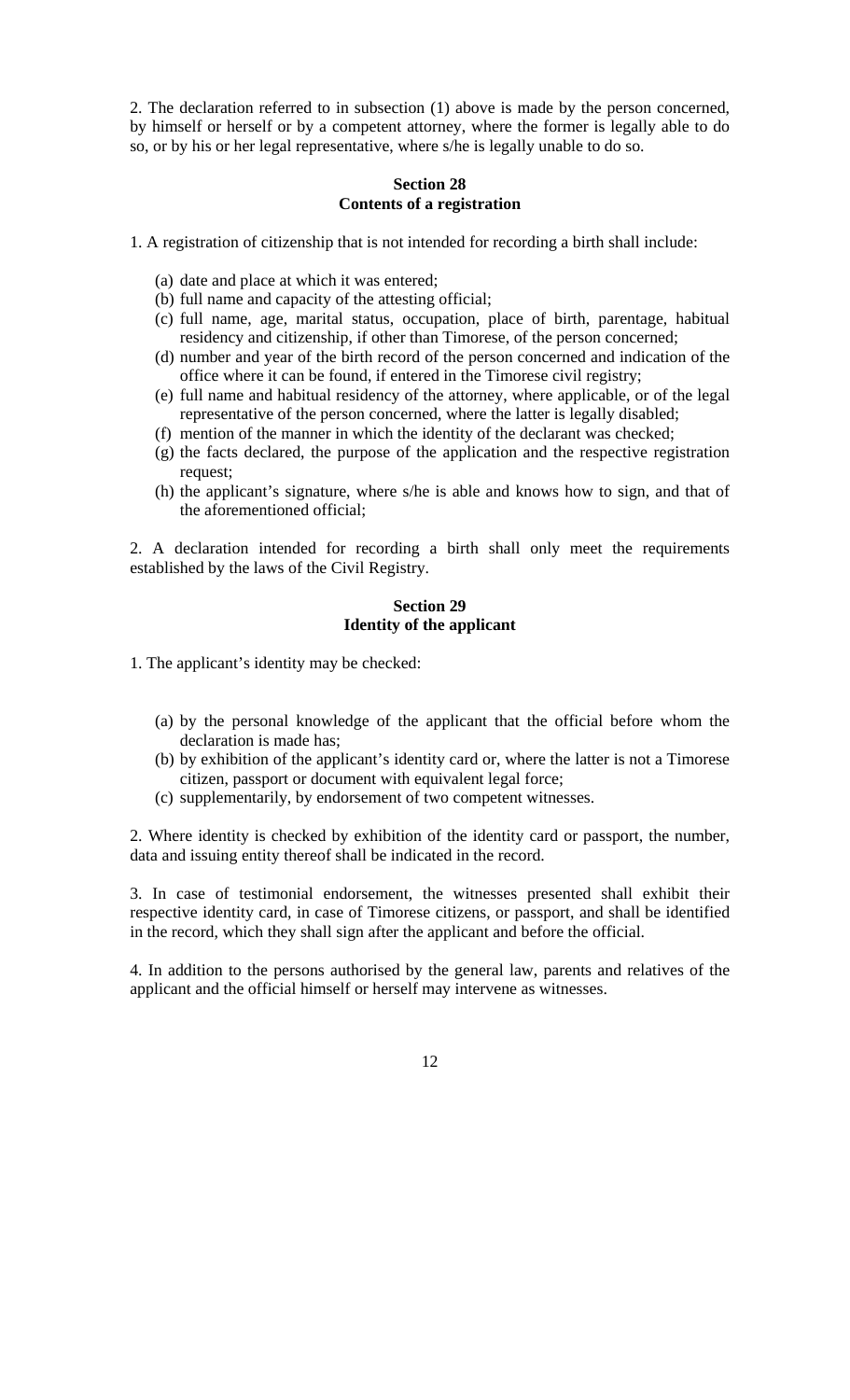## **Section 30 Preparation of applications**

Citizenship applications shall be prepared together with the documents required for proof of circumstances in which the granting, acquisition, loss or reacquisition of Timorese citizenship is grounded, as well as with all other documents required to perform the corresponding acts of mandatory civil registration.

### **Section 31 Proof of statelessness**

For the purposes of the present decree-law, statelessness is proved by the means established by an international convention and, in the absence thereof, by documents emanated from authorities of the countries with which the person has relevant connections, namely the country of origin and of his or her last citizenship or of his or her parents' citizenship.

#### **Section 32 Replacement of documents**

Where the exhibition of any document to be issued by foreign authorities for the purpose of preparing a citizenship application is justifiably unfeasible, such a document may be waived, provided that the person concerned produces other sufficient evidence in order to make up for the lack thereof.

### **Section 33 Prior transcription of birth record**

1. Once the Central Registry has received the declarations in which the granting or acquisition of citizenship is grounded, and the corresponding entry is ready to be written in the file, the official shall previously transcribe the foreign birth certificate of the person concerned, or an equivalent document under the law of the country s/he is a citizen of or is originally from, unless his or her birth is already recorded in the Timorese civil registry.

2. Where the person acquiring citizenship cannot obtain the certificate or document referred to in subsection (1) above, s/he may request that his or her birth be recorded in conformity with the applicable provisions of the Civil Registry.

3. A registration entered by transcription of the foreign birth certificate, referred to in subsection (1), may be in electronic form, under the terms to be established by the Minister of Justice.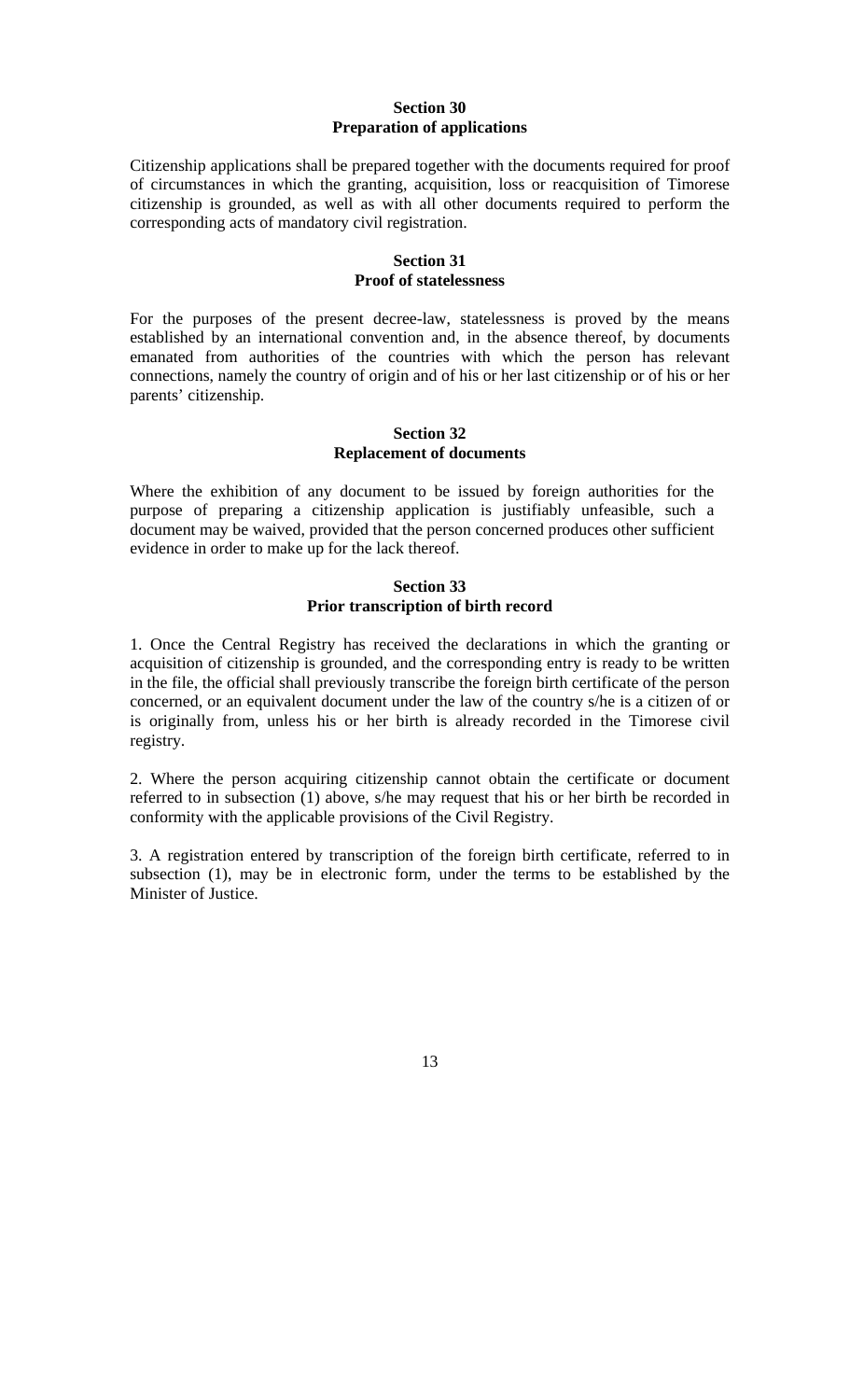### **Section 34 Transcription of facts recorded overseas**

In addition to the registration of birth, all marital status facts recorded overseas and relating to individuals to whom Timorese citizenship has been granted, or who have acquired it, shall be obligatorily transcribed into the Timorese civil registry.

### **Section 35 Citizenship certificates**

1. Citizenship certificates are issued by the Central Registry at the request of the persons concerned.

2. Where there is a citizenship register available, the certificate shall be issued on the basis of the respective register.

3. Where there is no special citizenship register available, the certificate shall be issued on the basis of the birth record of the person concerned.

4. In the case provided for in subsection (3) above, the person concerned shall attach his or her birth certificate to the application, unless the birth record is registered in the Central Registry.

5. Express reference shall be made in the certificate to the nature of the registration against which such certificate is issued.

## **Section 36 Reporting**

The Central Registry shall report:

- (a) to the competent service of the Ministry of the Interior, and to the Civil Identification Service all registered changes to citizenship;
- (b) to the consular representative offices or other foreign authorities, the registration of any changes to the citizenship of their respective nationals, in case of agreement or other international convention imposing such requirement.

### **Section 37 Fees**

Fees to be charged for these services shall be established by a joint order of the Ministry of Planning and Finance and of the Ministry of Justice.